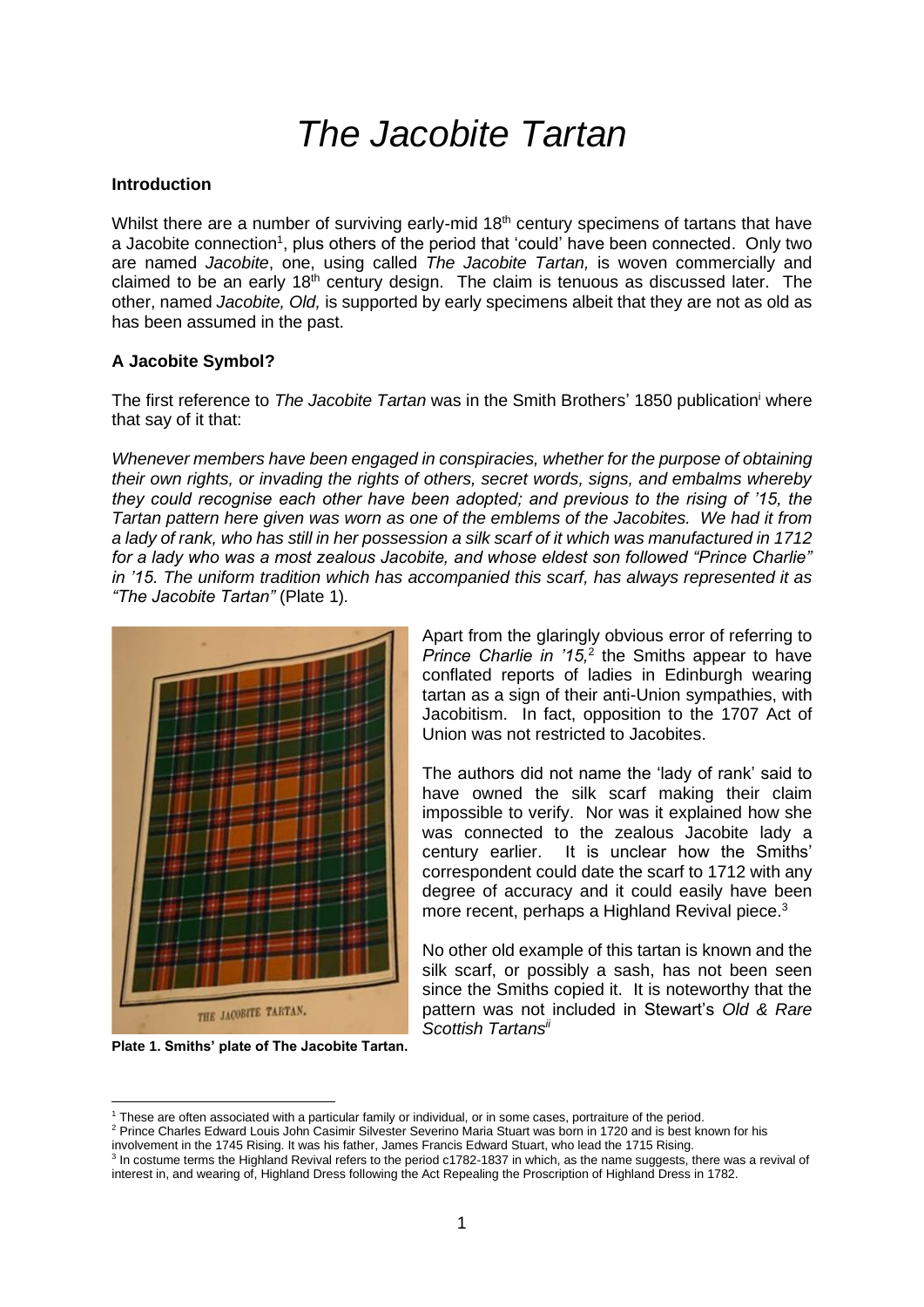## **The Sett**

Assuming that the Smiths' rendition of the design is broadly correct, the inclusion of orange is unusual for the period attributed to it. The earliest known specimen dates to Clans Originaux<sup>iii</sup>, a bound collection of commercial samples from 1880. In that sample the orange is rendered as yellow (Plate 2), and in the specimen included in the Highland Society of London's Collection (1906-34) the shade is a light brown (Plate 3). Whilst orange or yellow are the more commonly seen colours, the brown is aesthetically more pleasing as it dulls down an otherwise somewhat gaudy design.



**Plate 2. Clans Originaux, 1880** Photo: The Scottish Tartans Authority

**Plate 3. Highland Society of London 1906-34** Photo: © The Author

The inclusion of the same white-red-blue-white stripe combination on each pivot and to separate the ground colours, those areas themselves relatively small, makes the pattern appear crowded and busy. Such mirror patterns<sup>4</sup> were popular in the early 19<sup>th</sup> century but much less so in the mid-18<sup>th</sup> century and it is very unlikely to have been used as this W & A K Johnston postcard imagined. (Plate 4).

### **An alternative design?**

There are 19th century hard tartan specimens of pattern named *Jacobite, Old* in various museum collections (Plate 5). Nothing is known of its origins but the quality and colouring may point to it being one of the weaving firm Wilsons of Bannockburn's designs.

The setting and colour combinations of this pattern are more in keeping with those of the mid-18<sup>th</sup> century; however, the use of two shades of yellow is a feature more often seen with some of Wilsons' patterns from the turn of the  $19<sup>th</sup>$  century. The labels attached to the specimens are all later and therefore, the name may also be a later attribution.

<sup>&</sup>lt;sup>4</sup> A mirror pattern is one in which the two alternating ground motifs are the same size and arrangement but in different colours.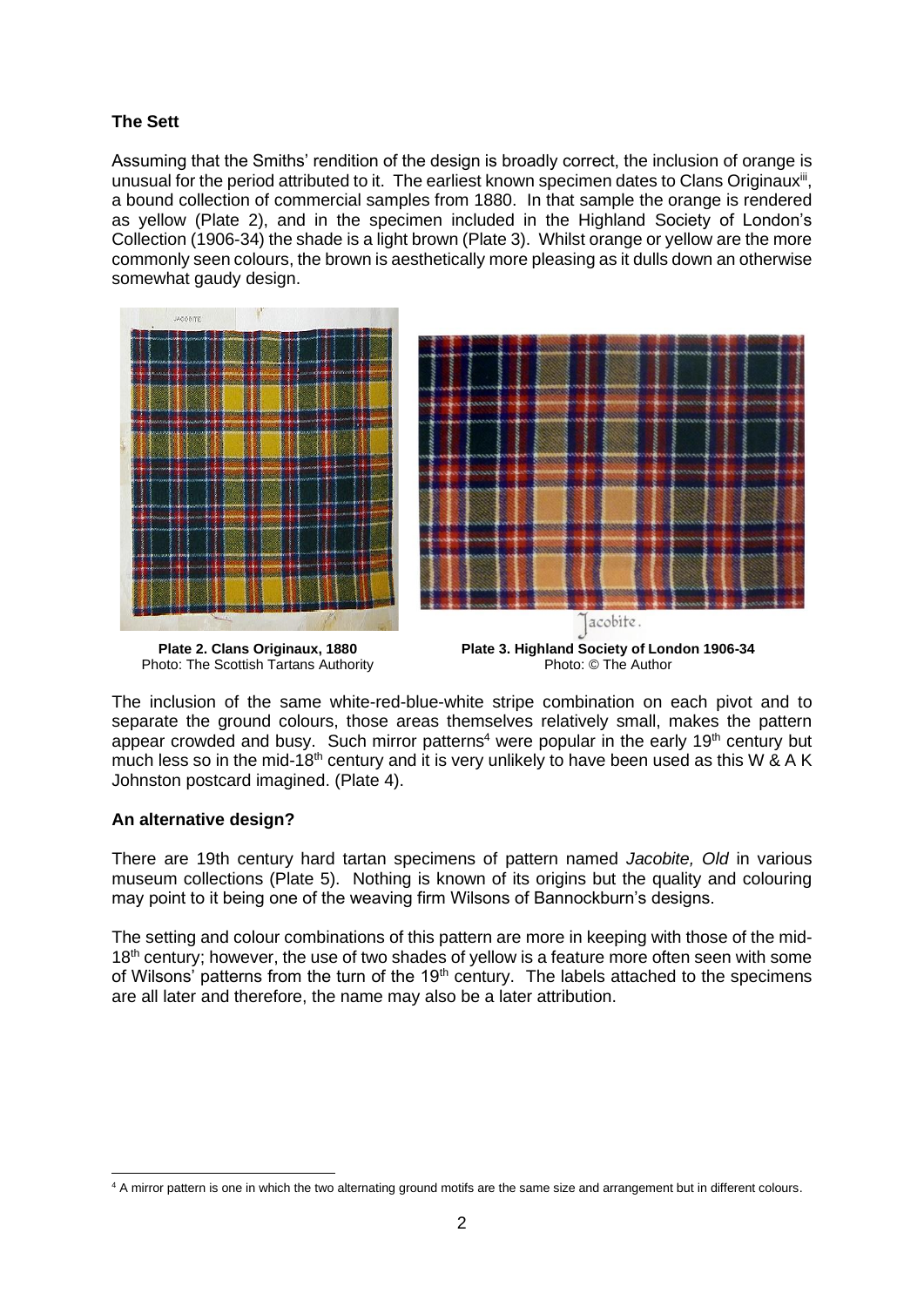

 **Plate 4. The Jacobite Tartan, W & A K Johnston postcard, 1906**



**Plate 5. A specimen of the so-called** *Jacobite, Old* **tartan c.1800-50.** Photo © The Author